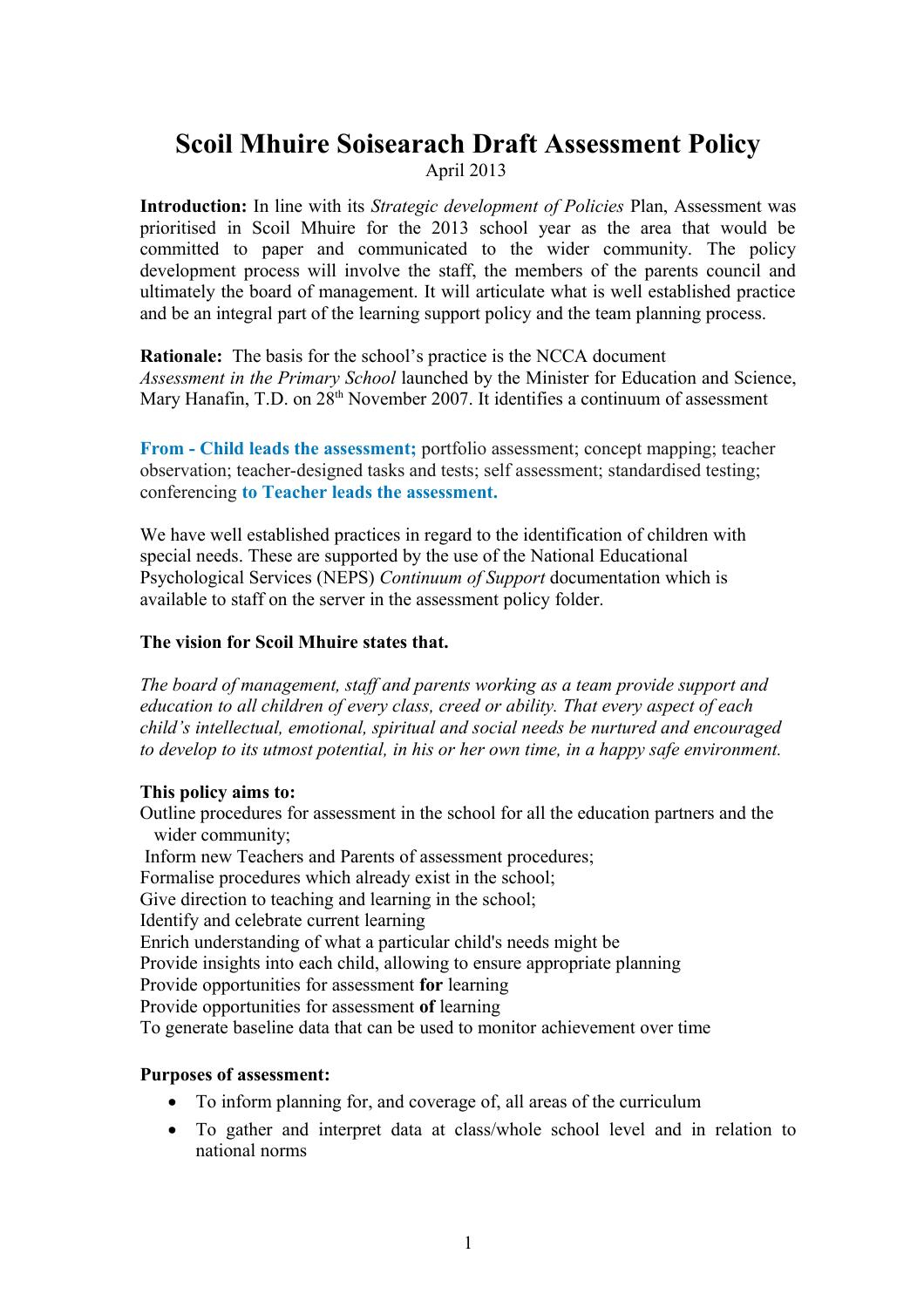- To identify the particular learning needs of pupils/groups of pupils including the exceptionally able
- To contribute to the school's strategy for prevention of learning difficulties
- To monitor pupil progress and attainment
- To enable teachers to modify their programmes in order to ensure that the particular learning needs of individual pupils/groups are being addressed
- To compile records of individual pupils' progress and attainment
- To facilitate communication between parents and teachers about pupils' development, progress and learning needs
- To facilitate the involvement of pupils in assessment of their own work
- To enable teachers to monitor their own approaches and methodologies

**Assessment for learning:** Teachers use a range of assessments methods in class

- o *Child leads the assessment;*
- o *Portfolio assessment;*
- o *Concept mapping;*
- o *Teacher observation*
- o *Teacher-designed tasks and tests*
- o *Work samples, portfolios and projects.*
- Are there different assessment methods depending on age level, subject ...?
- Are there some that apply across the whole school? Others that are at the discretion of individual teachers?
- Are there guidelines to co-ordinate what is observed/recorded where assessment is based on teacher observation? (checklists, mastery records, profiles, …)
- Do teachers assemble portfolios of pupil assignments, work samples, projects…? Are there guidelines for these portfolios? e.g. *What subjects, one per pupil or 'class' portfolios, how many samples, draft samples or work refined after consultation/correction, random samples or 'best' work, can they incorporate samples of work in 3D…?*
- Does the school's plan for each curriculum subject address the issue of assessment?
- For which subjects are teacher-designed tasks / tests used?
- In what ways are pupils involved in assessment of their own work/progress?
- **(a) Standardised tests:** The school fulfils the requirements of Department of Education and Skills Circular 0138/2006 and implements standardised tests accordingly. A copy of the circular is in the assessment folder.
	- In senior infants the D-Tel test is administered as a screening test at the end of senior infants. The results guide teachers in identifying children in need of further support from members of the learning support team.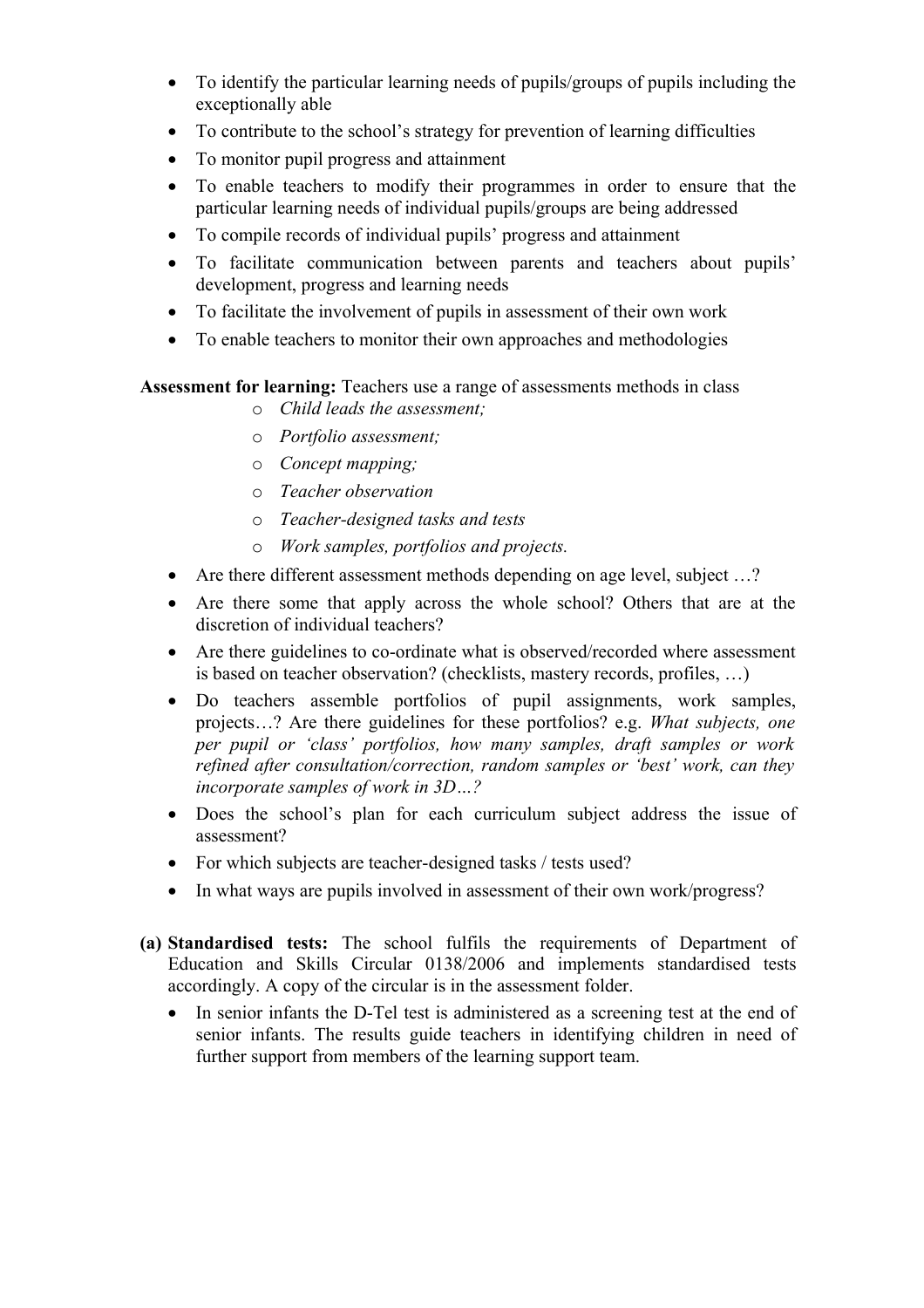- The NRIT<sup>[1](#page-2-0)</sup> is administered in the second term to children in  $1<sup>st</sup>$  class by the class teacher with a member of the learning support team present during testing. The results of this test are used to give an indication of the child's intellectual ability and it is considered when judging if a child is performing to the best of their ability.
- Micra T and Sigma T are administered to the children in  $1<sup>st</sup>$  and  $2<sup>nd</sup>$  classes during the month of May each year by the class teacher. A member of the learning support team is present during testing. In the case of newly qualified teachers, as part of the school mentoring programme, the deputy principal meets those teachers prior to testing and instructs them in the administration of the test. The tests are corrected by the class teacher and copies of the results are filed.
- The learning support team is responsible for purchase, distribution and coordination of testing. Any child absent on the date of testing will be tested at a later date by the support teacher assigned to that class.
- Results are recorded on the school database system using raw score, standard score, percentile rank, STEN, and Reading age. Different results are used when communicating to different audiences. The Sten is used for communicating results to parents.
- Class teachers and learning support teachers are involved in the analysis of results for each individual. Parents and other professionals are consulted where necessary.
- Class teams in consultation with the relevant learning support teacher consider results in September, across a number of classes and at whole school level.
- The information gathered from tests informs teaching and learning by considering the areas of strength and weakness and applying appropriate methodologies to remedy areas of concern
- Normally results are communicated to parents at parent teacher meeting time in November of each year. ??The Sten score is used and a note of explanation is included with the copy of the annual report issued in June. In the event of the results being a cause of concern a meeting is arranged with the parents to consider referral for further assessment.
- **(b) Screening:** Screening begins at the junior infant introductory meeting. Parents are asked to complete a *Junior Infant Information Form* in which they can provide the information which allows teachers to identify needs that a child may have.
	- While children are engaged in activities on their first visit to the school two members of the learning support team observe the children to get a first impression of what their needs will be in a setting of 28 children. Each child is given a ranking of 1,2,3 and that is one of the criteria in the *Allocation of children to classes policy.* When a child in the judgement of a teacher is

<span id="page-2-0"></span><sup>1</sup> *The Non Reading Intelligence Test New Non-Reading Intelligence Tests 1-3 Manual by Dennis Young,Colin McCarty Paperback; ISBN: 9781444148381*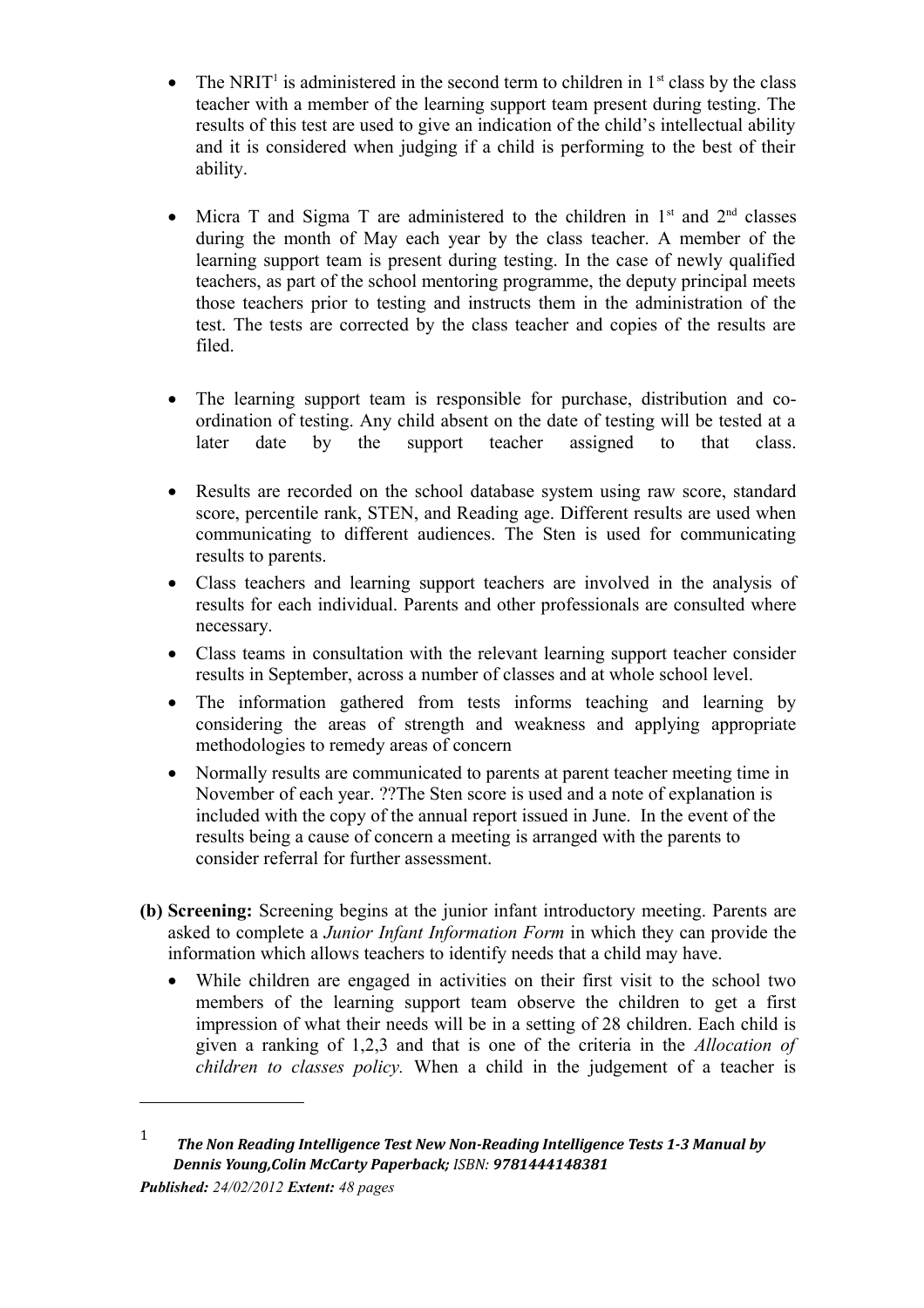considered to have special needs, a follow up appointment is arranged for parents.

This is with a view to arranging further more detailed assessment so that we can assess, understand and cater for the needs.

- A range of screening tests are used to facilitate the early identification of' learning strengths / difficulties. Class teachers use various tick sheets depending on the area being screened for.
- Screening tests are administered mainly at the beginning or end of the year. They can also be undertaken during term time and particularly prior to parent teacher meetings. They are administered by class teachers and in the case of there being a concern they will be administered by a member of the learning support team.
- Depending on the need, different instruments are used. If the need is in regard to second language teaching then the *English as Second Language policy is adhered* to. If there is thought to be a specific learning difficulty or a behavioural need then the appropriate *Continuum of Support[2](#page-3-0)* documentation and a checklist is used to screen a child.
- The class teacher administers the initial checks and there will be consultation with the learning support teacher and the principal when interpreting the results.
- There is a policy in the school of early intervention and children will be referred as soon as resources permit for identification of specific needs.
- Children showing signs of behaviour or learning difficulties beyond the norm will be given support initially in the classroom context. An appointment will be made with parents by the class teacher to discuss the matter as soon as a concern arises. The relevant range of options open to the school will be explained to parents and a course of action will be agreed
- **(c) Diagnostic Assessment:** Chapter 4 of the *Learning Support Guidelines[3](#page-3-1)* explains the approaches that are used to identify the needs of children. See page 60 in particular
	- What formal diagnostic tests are used to determine the appropriate learning support for individual pupils who present with learning difficulties?
	- The class teacher in consultation with colleagues, the learning support teacher and principal make initial decisions in regard to a child's needs.
	- Parents are consulted at an early stage about their child and their support is sought in order to progress matters. Parents grant permission for their child to work with learning support teachers on completion of question 10 of the *Application Form* to the school
	- Depending on the needs the class teacher or the relevant member of the resource learning support team will administer the tests. Results are interpreted in a collaborative manner through meetings between teachers, parents and special needs assistants. Results can be interpreted by a range of personnel depending on their training and expertise.
	- Results of the assessments inform subsequent learning plans when class teachers are preparing yearly and fortnightly class plans and when learning

<span id="page-3-0"></span><sup>&</sup>lt;sup>2</sup> [http://www.sess.ie/sites/default/files/neps\\_special\\_needs\\_resource\\_pack.pdf](http://www.sess.ie/sites/default/files/neps_special_needs_resource_pack.pdf)

[http://www.sess.ie/sites/all/modules/wysiwyg/tinymce/jscripts/tiny\\_mce/plugins/filemanager/files/Docu](http://www.sess.ie/sites/all/modules/wysiwyg/tinymce/jscripts/tiny_mce/plugins/filemanager/files/Documents_Publications/neps_besd_continuum_teacher_guide.pdf) ments Publications/neps\_besd\_continuum\_teacher\_guide.pdf

<span id="page-3-1"></span><sup>&</sup>lt;sup>3</sup> <http://www.sess.ie/sites/default/files/Learning%20Support%20Guidelines.pdf>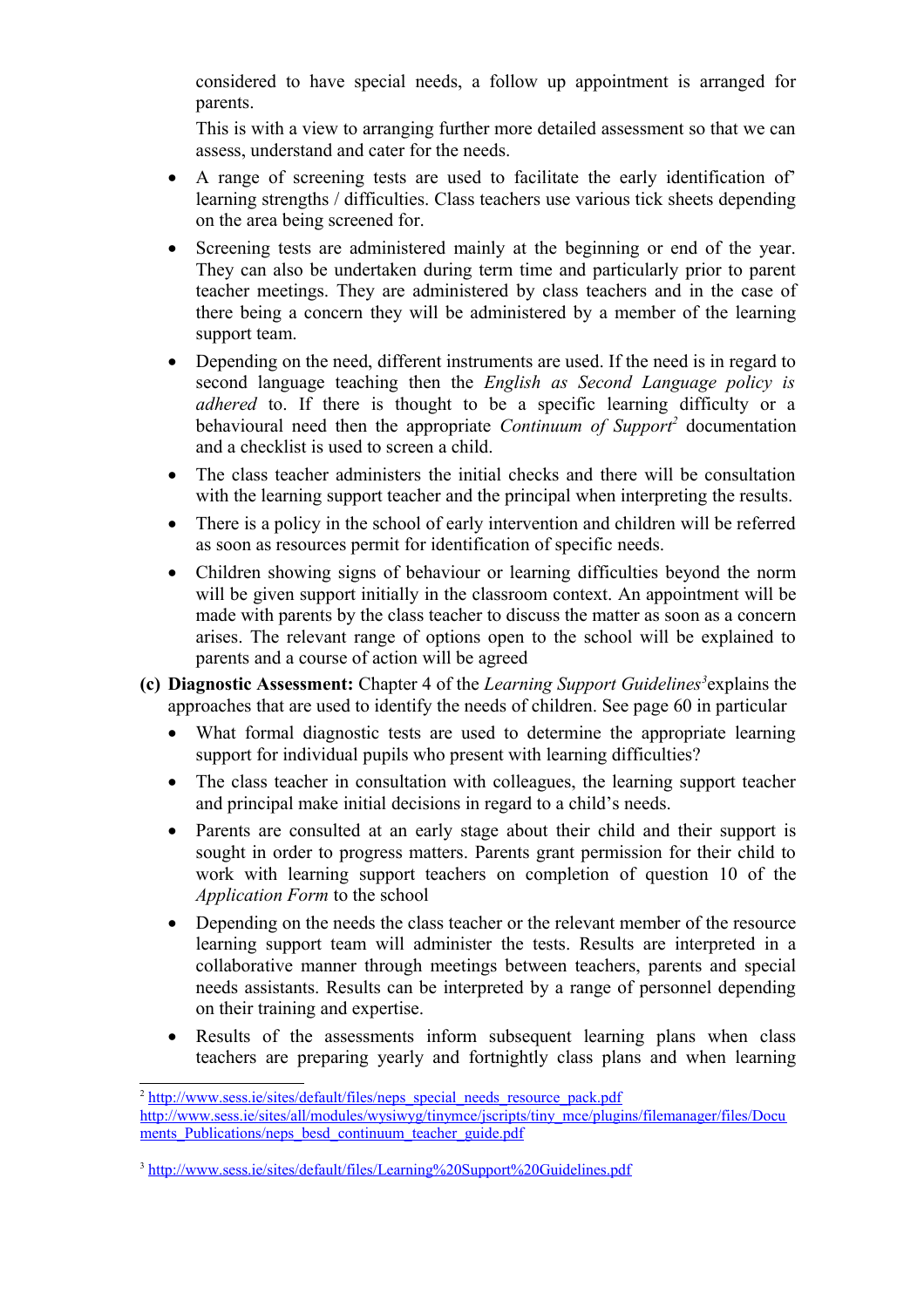support resource personnel are preparing Individual Pupil Learning Profiles (IPLPs) and Individual Education Plans (IEPs)

- In the event that diagnostic tests show a need for further assessment then this will be communicated to parents. Parental permission will be sought to have the child attend any of the possible professionals that may help with the need for example speech therapists; occupational therapists; psychologists; psychiatrists; opticians; audiologists and other relevant professionals. The criteria used will in some instances be objective such as being below a particular level in a standardised test. The professional judgement of the teacher on the need for further advice is also a valid criteria.
- Consultation with the relevant professional will be arranged by the learning support teacher or the principal. Parental permission is sought, in the event of it not being granted this will be treated as a child protection concern and is reported to the relevant child protection agency.

## **(d) Psychological Assessment:** *(Refer to Circular 02/05)*

- In the first instance the class teacher liaises with parents to consider and get approval for referrals. In the case of a psychological assessment or other assessment required Stage 3, of Circular 02/05 will be adhered to. A standard consent form is signed by parents and the assessment is arranged by the member of the middle management team with responsibility for special needs.
- Reports from all the relevant personnel (psychologist; psychiatrist; psychotherapist; speech therapist; occupational therapist; kineaseologist; play therapist etc) will inform the learning support teacher and the class teacher in devising learning plans for the children.
- Reports on children are stored in a learning support room and filed under the child's name. The child's class teacher, learning support teachers, principal and relevant professional have access to such report.

## **(e) Recording the results of assessment**

- Results of standardised tests are stored electronically and ultimately all reports and results will be stored electronically, currently commissioned reports are filed in paper form.
- Teachers will record only such comments as would be expressed to the child's parents. The child and its parents are regarded as the first audience for any records or discussions in regard to a child's needs. Only personnel directly involved with a child will have access to or be involved with a child's information.
- Sensitive information is kept confidential to those personnel directly involved and files on particular children are securely maintained.
- A template is maintained and updated on a termly basis of the children who are referred or are in the process of referral for assessment by professionals.

## **Success Criteria**

 A range of informal and formal assessment modes are used to place assessment as an integral part of teaching and learning. There is ongoing discussion on teaching teams in relation to the development of the assessment policy. Discretion is given to individual teachers to trial different approaches and to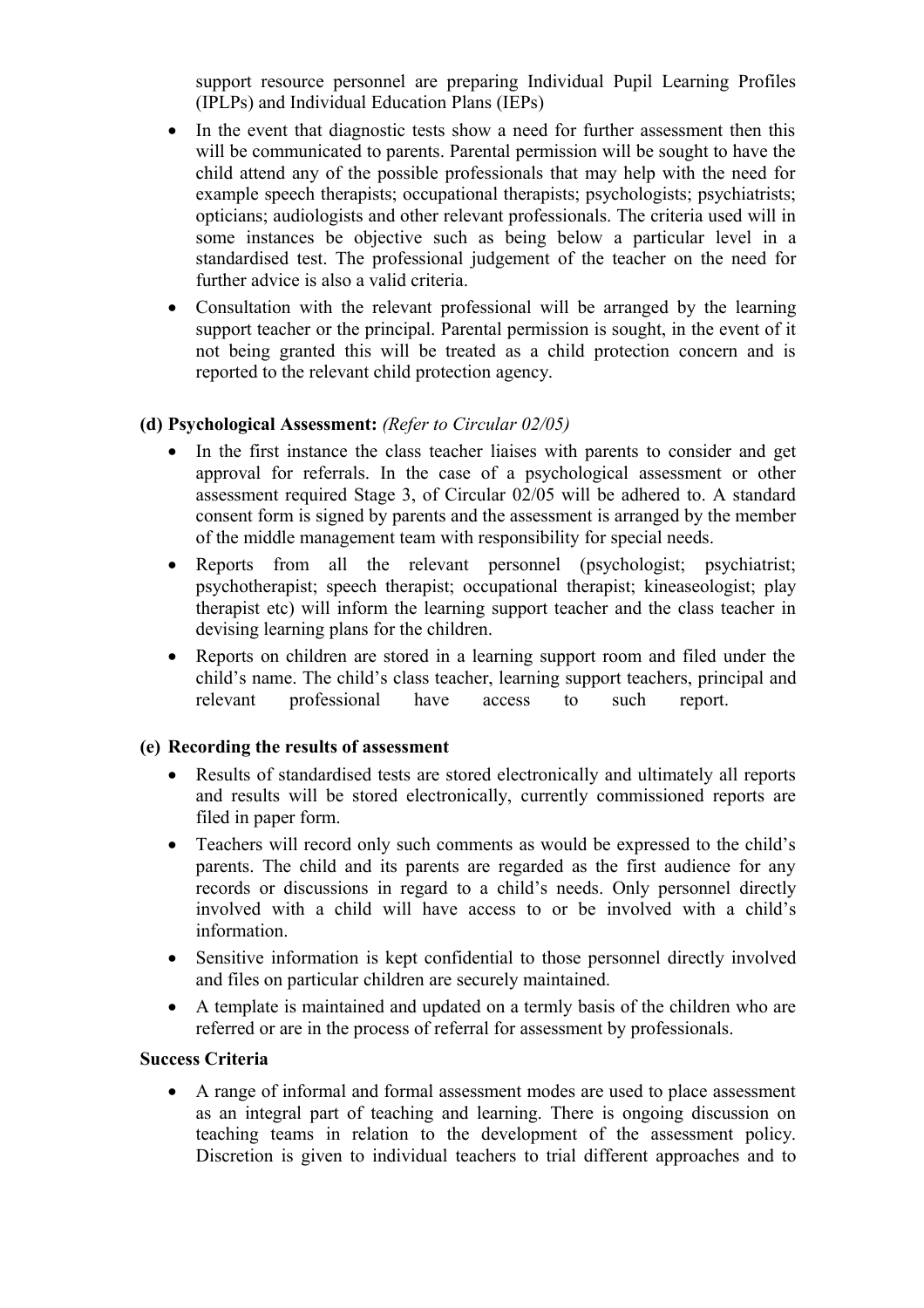share expertise and experience with colleagues in regard to the evolution of such policies

- Each class teacher has ease of access to the ear of learning support personnel and the principal through informal contact on a day to day basis and through email communication in order that concerns about children are expressed. Dates of referral are available on the reports in Aladdin and these will be verified against the progress of the referral process.
- The facility is provided at the end of September for newly appointed class teachers to meet with last year's teacher to discuss children and their needs.

## **Roles and Responsibility:**

Responsibility for the coordination of the policy rests with the principal. The responsibility is delegated to a middle management team member and to the relevant member of the learning support team. The team is made up of learning support, resource, English as second Language; reading recovery; maths recovery teachers. They work closely and collaboratively to further the best interests of each child.

### **Implementation date:**

This policy will be considered at a series of team and staff meetings in the final term and put before the board fro Approval in June.

## **Timetable for Review**

The policy will be reviewed within the next five years and updated as necessary in the interim.

### **Ratification and Communication:**

The policy when ratified will be posted on the school's website and a communication will be issued to parents by text to indicate its availability.

# **Reference Section**

- Assessment in the Primary School Curriculum Guidelines for Schools, NCCA, 2007
- Special Educational Needs a Continuum of Support, Guidelines for Teachers and Resource Pack for Teachers, NEPS, 2007
- Learning Support Guidelines, DES, 2000
- Circular 0138/2006 Supporting Assessment in Primary Schools
- Circular 02/05 Organisation of Teaching Resources for Pupils who need Additional Support in Mainstream Primary Schools
- Primary School Curriculum section on assessment for each subject
- Working together to Make a Difference for Children, NEPS
- Drumcondra English Profiles. G. Shiel & R. Murphy, ERC, 2000
- Commonsense Methods for Children with Special Needs, Peter Westwood, Routledge Falmer, 1997
- A range of assessment tests are listed on the SESS website **[www.sess.ie](http://www.sess.ie/)**
- Draft Report Cards Templates. **[www.ncca.ie](http://www.ncca.ie/)**
- info@ncca, September 2005. Issue 1, p. 8. Assessment for Learning